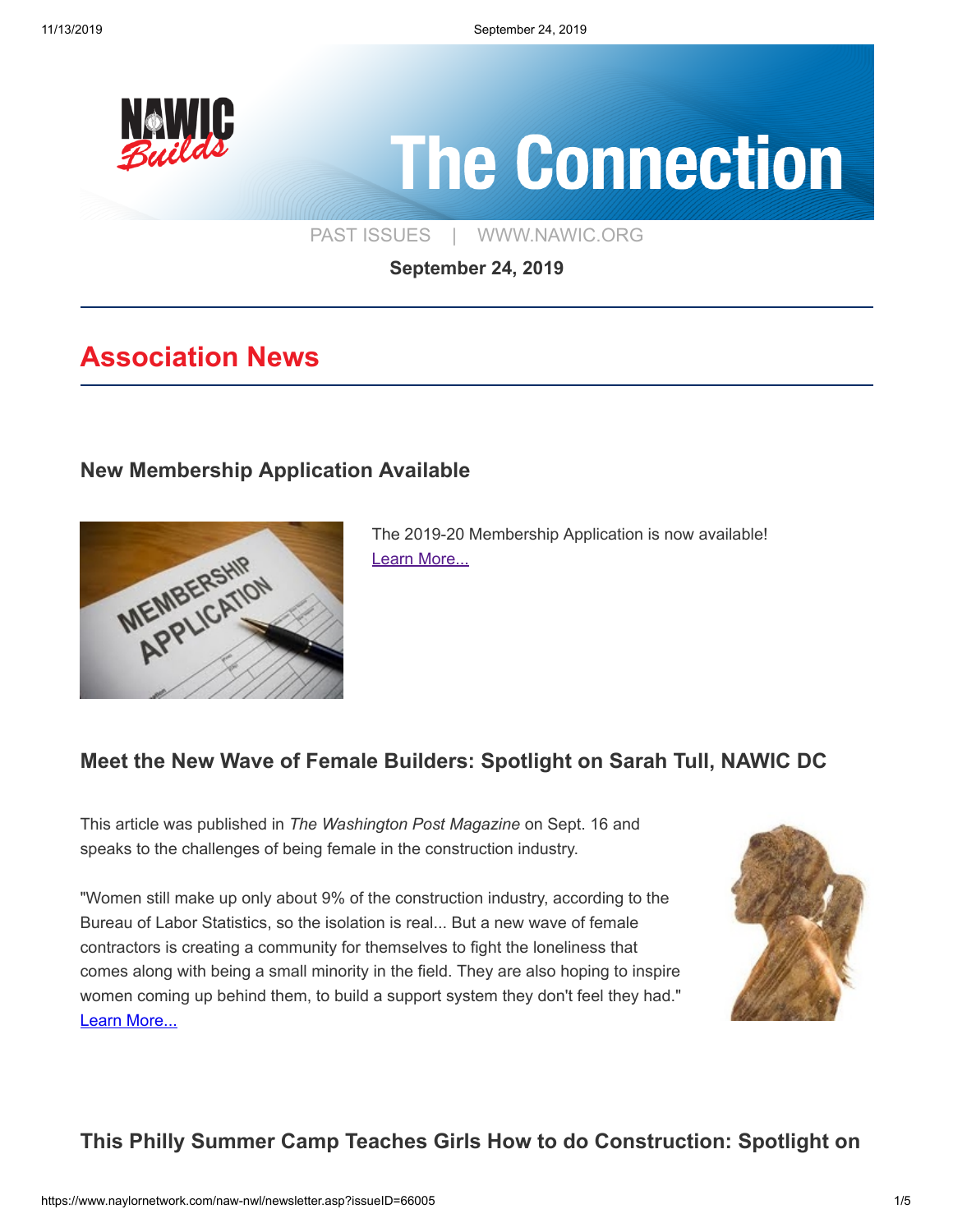#### **[Philadelphia and Camp MYWIC](https://www.inquirer.com/life/construction-camp-for-girls-philadelphia-mentoring-a-young-woman-in-construction-20190812.html?__vfz=medium%3Dsharebar)**



Published in August, this article from *The Philadelphia Inquirer* spotlights our very own Phildelphia NAWIC chapter and the work they are doing to encourage young girls and show them the possibilities of working in the trades through their summer day camp, Mentoring Young Women in Construction (MYWIC). [Learn More...](https://www.inquirer.com/life/construction-camp-for-girls-philadelphia-mentoring-a-young-woman-in-construction-20190812.html?__vfz=medium%3Dsharebar)

## **[Women in Skilled Trades Campaign](http://bit.ly/2PysaoN)**



We've teamed up with Mediaplanet on its Women in Skilled Trades campaign to help address the growing skills gap. Women can play a huge part in closing that gap, and this campaign shows the opportunities available while highlighting women currently thriving in the industry. The campaign is in this weekend's *USA Today* and can be viewed online. [View the Article](http://bit.ly/2PysaoN)

# **Education / Training**

**[WebEd: AGC's Three Part Webinar Series on Navigating the Complexities of](https://www.agc.org/learn/education-training/events/webed-agc%E2%80%99s-three-part-webinar-series-navigating-complexities) Marijuana, CBD and Opioid Use in Construction**

**Oct. 1, 2 p.m. through Oct. 15, 3 p.m.**

*Part 1: Marijuana in the Workplace, Oct. 1. Part 2: Cannabidiol (CBD) use in the Workplace, Oct. 8. Part 3: The Opioid Crisis, Oct. 15.*



**Member Price:** \$149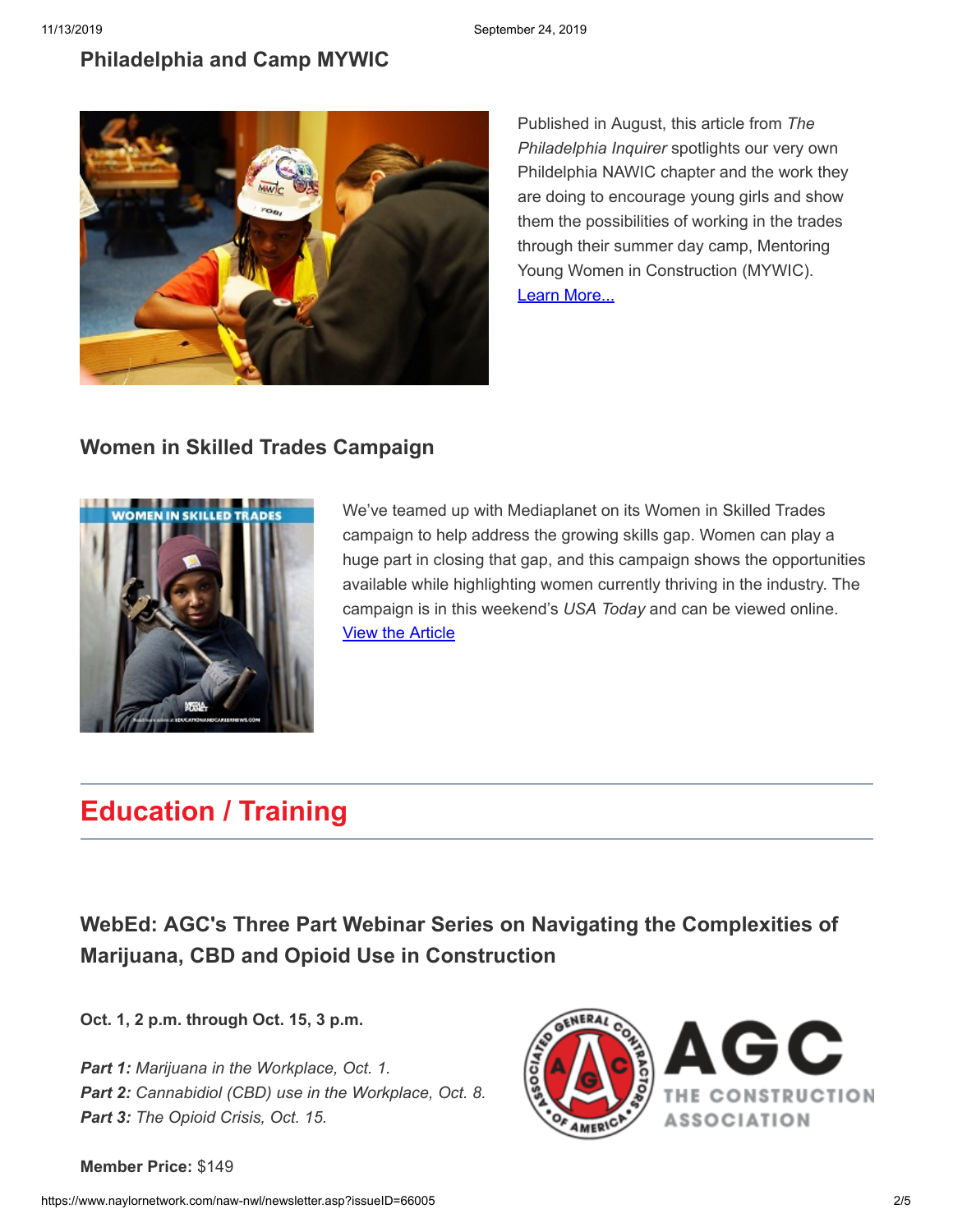**Non-Member Price:** \$199

*\*All WebEd times are in EDT* [Learn More...](https://www.agc.org/learn/education-training/events/webed-agc%E2%80%99s-three-part-webinar-series-navigating-complexities)

## **[OSHA-NAWIC Alliance: National Safety Council Releases New Employer Opioid](https://www.nsc.org/pages/prescription-drug-employer-kit) Toolkit**



The National Safety Council (NSC) has released its updated and expanded Opioids At Work Employer Toolkit. NSC's research shows that opioids have directly impacted three out of four employers. The costs are numerous, with the most serious being the loss of life. The toolkit covers topics ranging from understanding opioids and how they impact the workplace to incorporating best practices into drug-related HR policies and procedures.

This free resource includes fact sheets, presentations, five-minute safety talks, posters, reports, videos and more to help employers implement a workplace program on opioids. [Learn More...](https://www.nsc.org/pages/prescription-drug-employer-kit)

# **NAWIC Benefits Spotlight**

## **[Consensus Docs is Turning 12!](https://www.naylornetwork.com/naw-nwl/articles/index.asp?aid=581838&issueID=66005)**



Join us in wishing our partner, Consensus Docs, a very happy 12th birthday! Keep reading for details on a **GIVEAWAY**! [Learn More...](https://www.naylornetwork.com/naw-nwl/articles/index.asp?aid=581838&issueID=66005)

# **Industry Update**

#### **[Who Develops the World? Girls!](https://commercialobserver.com/2019/09/who-develops-the-world-girls/?fbclid=IwAR2xYpUETczF-ZprQkchUD4Kbaaedz031dnSkC-gEJOTKZdrhMHsA_g36Ec#.XXcYJKTxrKc.facebook)**

Featured in *Commercial Observer*, this article focuses on RXR Realty and their own realization and discussion of the importance of women in construction.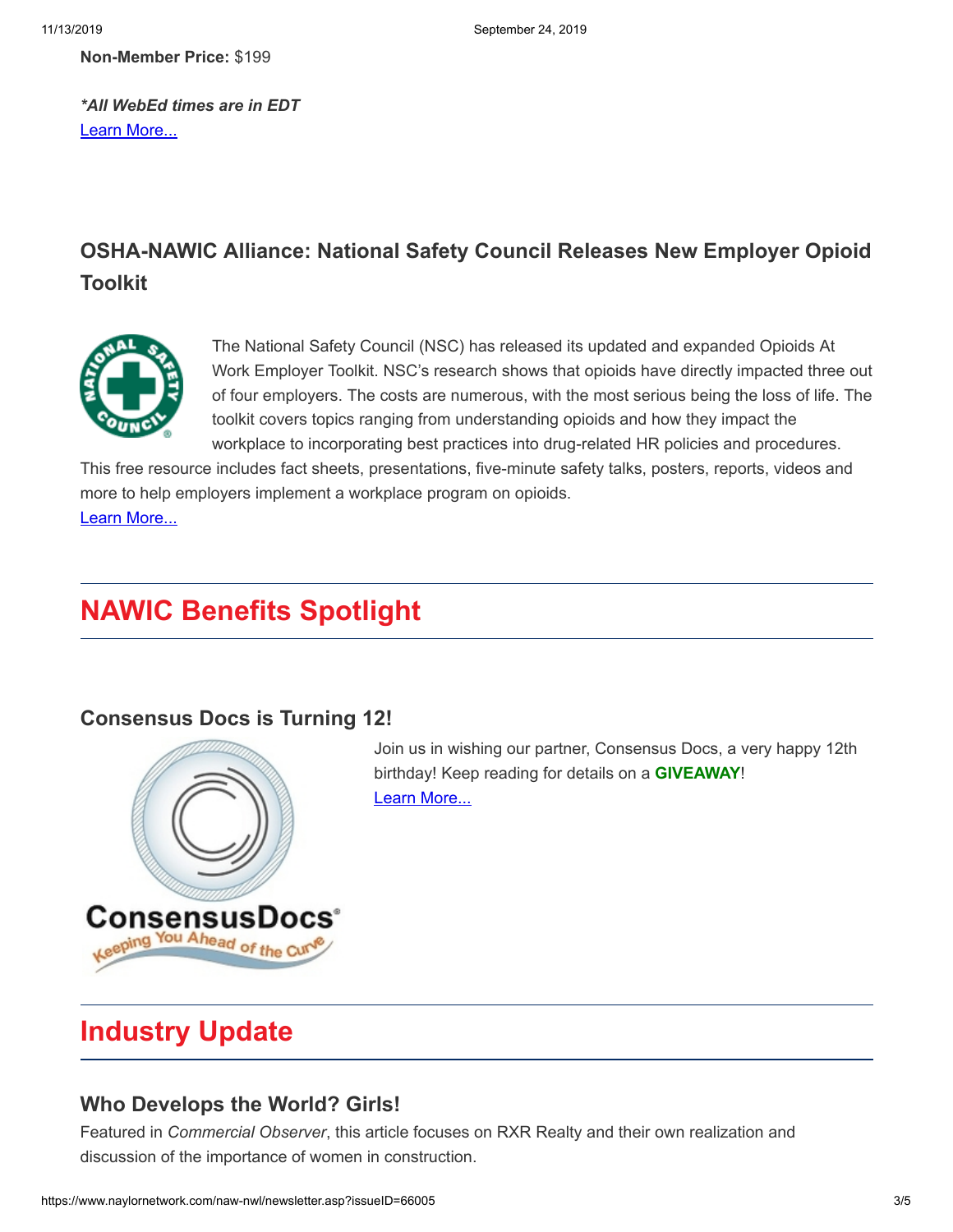*"Women understand that construction is an opportunity and a career choice that they can make, and more and more women are making that choice and rising to the higher levels of management today, which is fantastic and we should continue to promote it."* - Joanne Minieri, RXR [Learn More...](https://commercialobserver.com/2019/09/who-develops-the-world-girls/?fbclid=IwAR2xYpUETczF-ZprQkchUD4Kbaaedz031dnSkC-gEJOTKZdrhMHsA_g36Ec#.XXcYJKTxrKc.facebook)

## **[Video Game-like Tech Draws Younger, More Skeptical Workforce to](https://www.constructiondive.com/news/video-game-like-tech-draws-younger-more-skeptical-workforce-to-constructio/554638/) Construction**



As we continually survey our businesses and the industry in search of ways to attract the next generation and encourage young women to join the trades, one answer frequently pushes to the front of the crowd: technology. Join Construction Dive in a look at how interactive technology is helping change the recruitment and training game.

[Learn More...](https://www.constructiondive.com/news/video-game-like-tech-draws-younger-more-skeptical-workforce-to-constructio/554638/)

#### **[Procore Gets in the Preconstruction Game](https://www.constructiondive.com/news/procore-gets-in-the-preconstruction-game/562629/)**

Procore announced on Sept. 10 that they were releasing Procore Bid Management and Procore Prequalification products to streamline the preconstruction process, from sending a prequalification form to budget building.

[Learn More...](https://www.constructiondive.com/news/procore-gets-in-the-preconstruction-game/562629/)

# **Calendar**